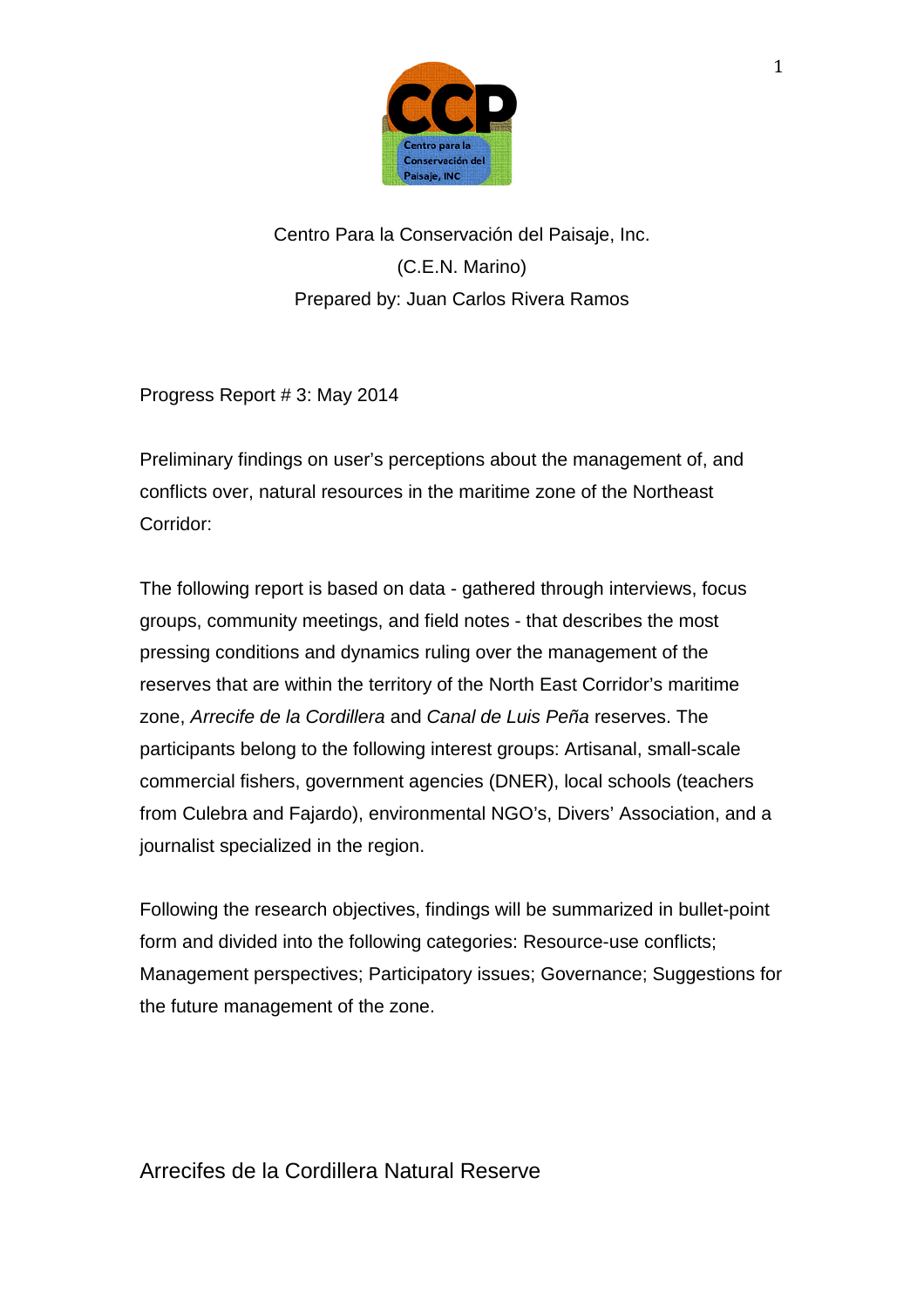

### **Resource-use conflicts**:

- Fishermen complain that some divers do not practice the necessary security measures, and put themselves and others at risk. There have been several accidents with fisher's boats and with jet-ski drivers, where divers have been heavily injured and, on one occasion, killed. With no marks (like flags) in the water indicating the presence of divers, it is very difficult to identify them.
- There is a shared perception among different key-players that recreational fishers engage in illegal commercial exchange. Commercial fishers perceive that recreational fishers are not being monitored and this gives them free range to sell some of their catch whenever they will. According to commercial fishers, while they (commercial fishers) are constantly watched, there is much more impact on resources from recreational fishing.
- Commercial fishermen, especially those with vast experience working in the territory covered by the reserve, complain about the overwhelming presence of Marinas in the municipality of Fajardo. Having the highest concentration of Marinas in Puerto Rico, and the biggest Marina in the Caribbean, the overwhelming presence of marinas is diminishing marine life in the area, according to fisher's perceptions. Furthermore, fishermen perceive that the increasing amount of boats and the noises they produce, is related to the decreasing number of fishes in the area. This, in turn, affects their way of life and their fishing practices, since now they must travel farther away in order to find a better catch.
- Over all, there is no consensus among key stakeholders about the main factors inducing ecosystem degradation. There is also a general perception that owners of private boats increasingly pack fishing areas during the weekends, and at certain seasons of the year. As a journalist argued, most of the pressure that affect natural resources come from "weekenders" and not necessarily from fishers or tourist concessionaires. According to him, the pressure of weekenders toward the ecosystem is "devastating".
- Owners of private boats gather and celebrate a yearly all-weekend party called, "Little Havana", in one of the cays of the zone. This is perceived as affecting tourist activities and the eco-system.
- According to tourist concessionaires, the existence of boat drivers that organize trips to the cays without the required permits and license is a real problem. However, there are concerns from NGO's and fishermen,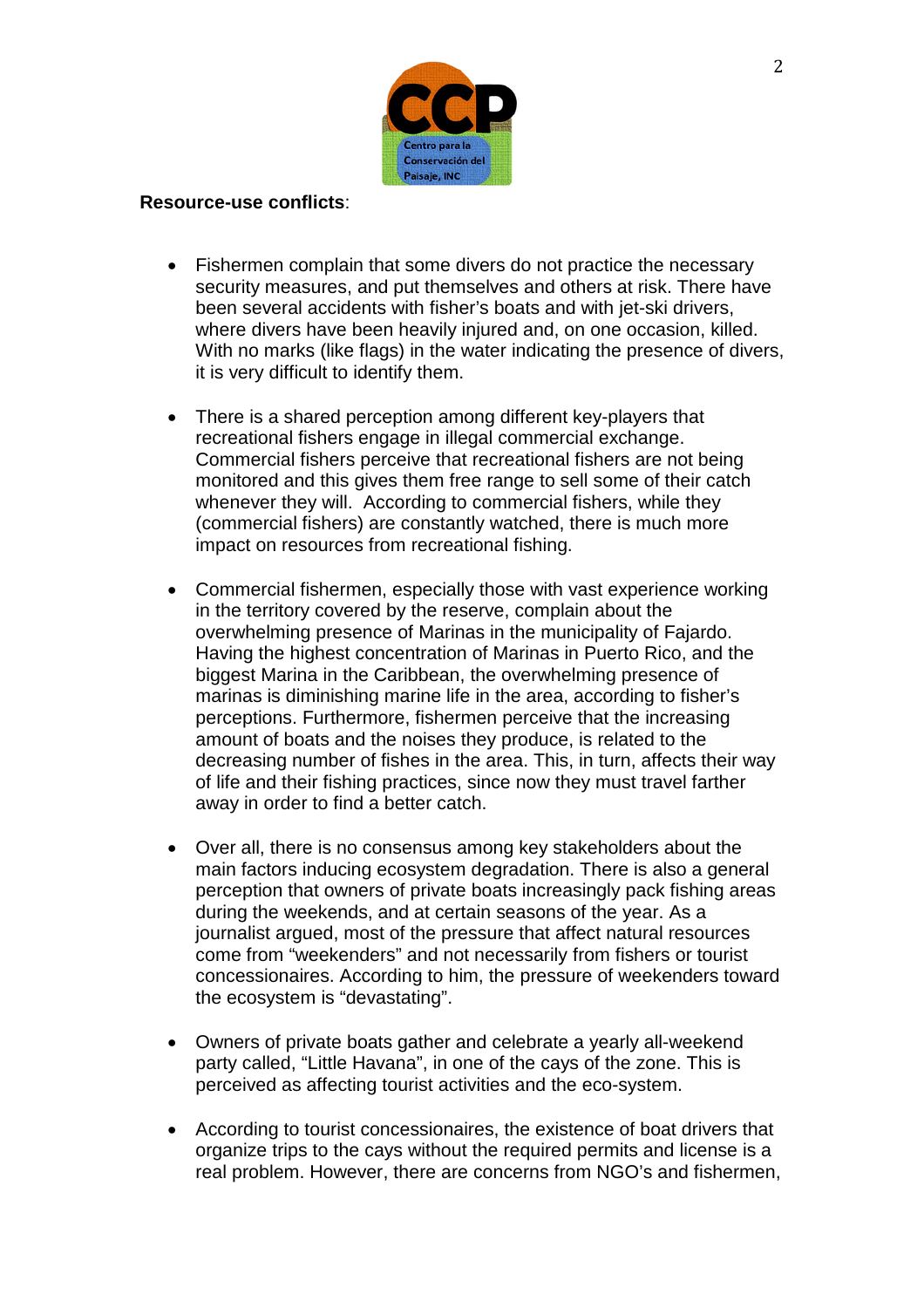

that these types of requirements are too expensive and "foreign", in terms of the habitual ways of doing and understanding things. Therefore, this can become an issue of justice, since it might negatively affect the already socially and economically disadvantaged population, like most local fishermen.

- Many commercial fishers feel discriminated against by the police force. A community and fishermen's leader, referring to the Join or United Forces of Rapid Action (or "FURA", in Spanish), of the Puerto Rico Police, argues that police activity in the area "…is an everyday persecution."
- Commercial fishers complain about the amount of laws and restrictions that conflict with their fishing practices and lifestyle. Also, as suggested above, they criticize the way in which – according to their perception guards concentrate on the fishers' activities and not so much on other groups. The following are some of the different regulations that fishers face in their everyday life actives:

Laws related to the "vedas" or seasonal closures: "carrucho", lobsters, yellowtails, and grouper Laws related with fishing techniques Laws related with distances and fishing locations Laws about how to fish and extract "carrucho" (conch) Laws on the size of the fishing chord Rules on number of fishes or size of catch Rules related to the fishing of lobsters and their size Laws on the use of motors License and permits

- While artisanal-commercial fishers are highly regulated in their fishing practices, recreational fishers do not have a clear set of regulations for their fishing activities. According to DNER's personnel and commercial fishers, recreational fishers do engage in activity that is considered illegal, like selling their catch (tunas, marlins, and mostly mahi mahi), picking lobsters and couch fish without restrictions, among other unregulated practices.
- On the other hand, a journalist specialized in the area perceives that there is actual prejudice (related to socio-economic status) from rangers against weekenders because they look for many ways to stop and inspect them. This suggests that the reserve is embedded in a web of social relations and power dynamics structured by social class and other socio-historic and cultural meanings. These realities make the efficient and successful management of the area a real challenge.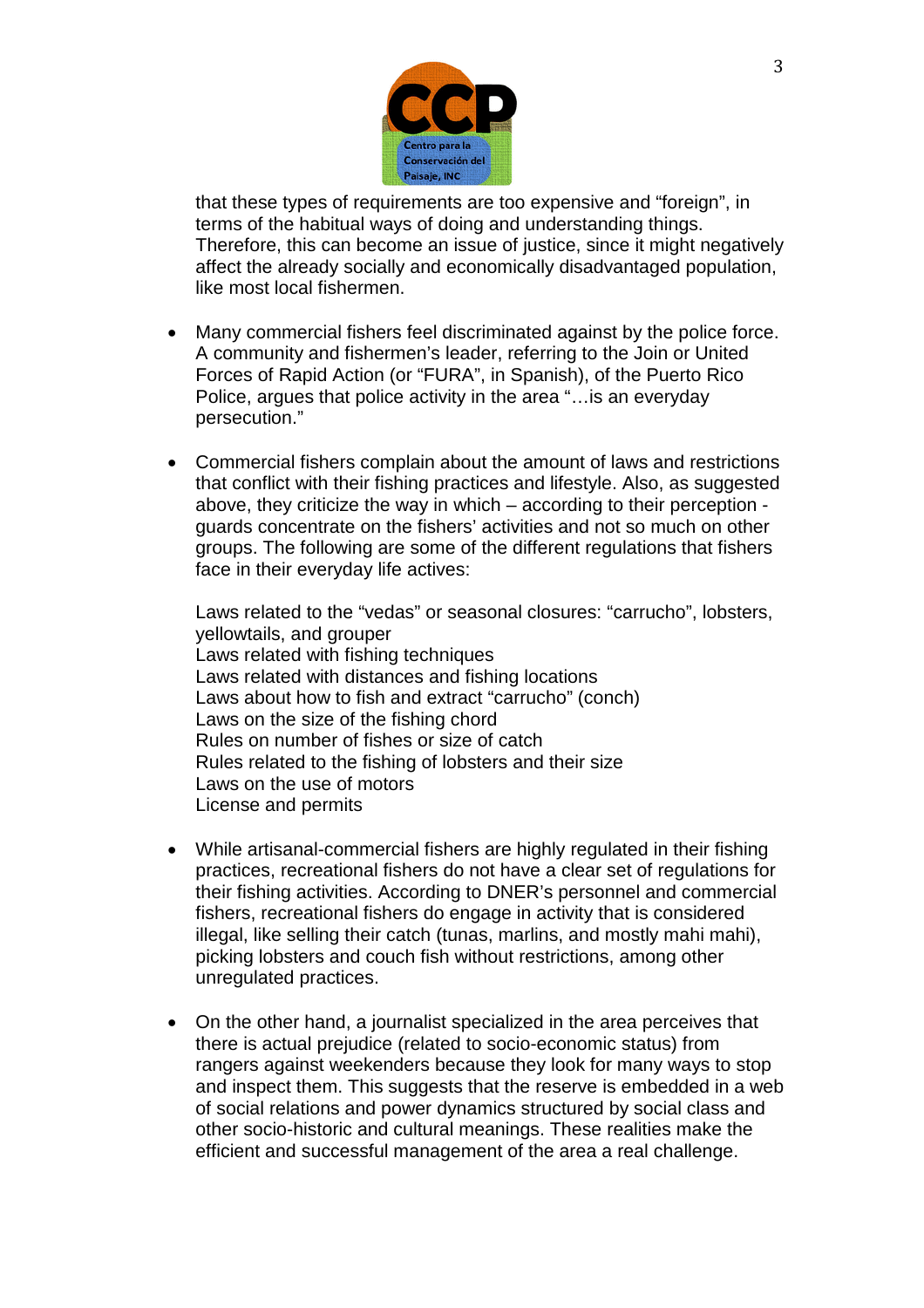

### **Management perspectives**:

- There is a strong perception among key players that DNER lacks commitment with the management of the reserve, although there already exists some collaboration between community residents and local tourist guides and government officials.
- According to a DNER official, "Rangers receive workshops, yet they do not change. Change must come from the top. Rules do not really matter if there is no will to follow them." According to the same participant, the rangers have existed for the last forty years, therefore, "if they do not know the rules and protocols of intervention by now, it is not a coincidence, but set by design." Also, as an example of this 'design', this DNER official suggests that the lack of engagement on the area is set on purpose. As an example of this, he suggests that DNER have more rangers than the state of California, yet "if there are only five rangers in the area of the reserve, it is because that is the decision of the agency, it is because it is not [part of] the agency's priorities."
- DNER's representative: natural reserves work as republics distanced from the regional work. "We are in charge of this area but there is not one permanent position (job) for it, except for the guards."
- According to a DNER's official, fishes have been diminishing for decades: "it is a total chaos, the public is aware of it. Every time they go out to fish, they recognize it, and the DNER does not take action in order to change it, even if we count on such resource to do it."
- The lack of monitoring of the reserve becomes more acute during tourism's high season, when there is a heavy demand for recreation activities in the zone.
- There is a common perception among participants that the data informing decisions related to fishing prohibitions and fisheries' management might be spurious.
- According to a DNER high-ranking official, a lack of knowledge and understanding about the fishing practices and maritime resource uses of recreational fishers hinder any response and management decision of the area. Furthermore, since there is no license requirement for recreational fishers, it is difficult to gather a more rigorous account and information.
- Rangers are unaware of the existence of any written protocol for their intervention with lawbreakers or any person that is affecting maritime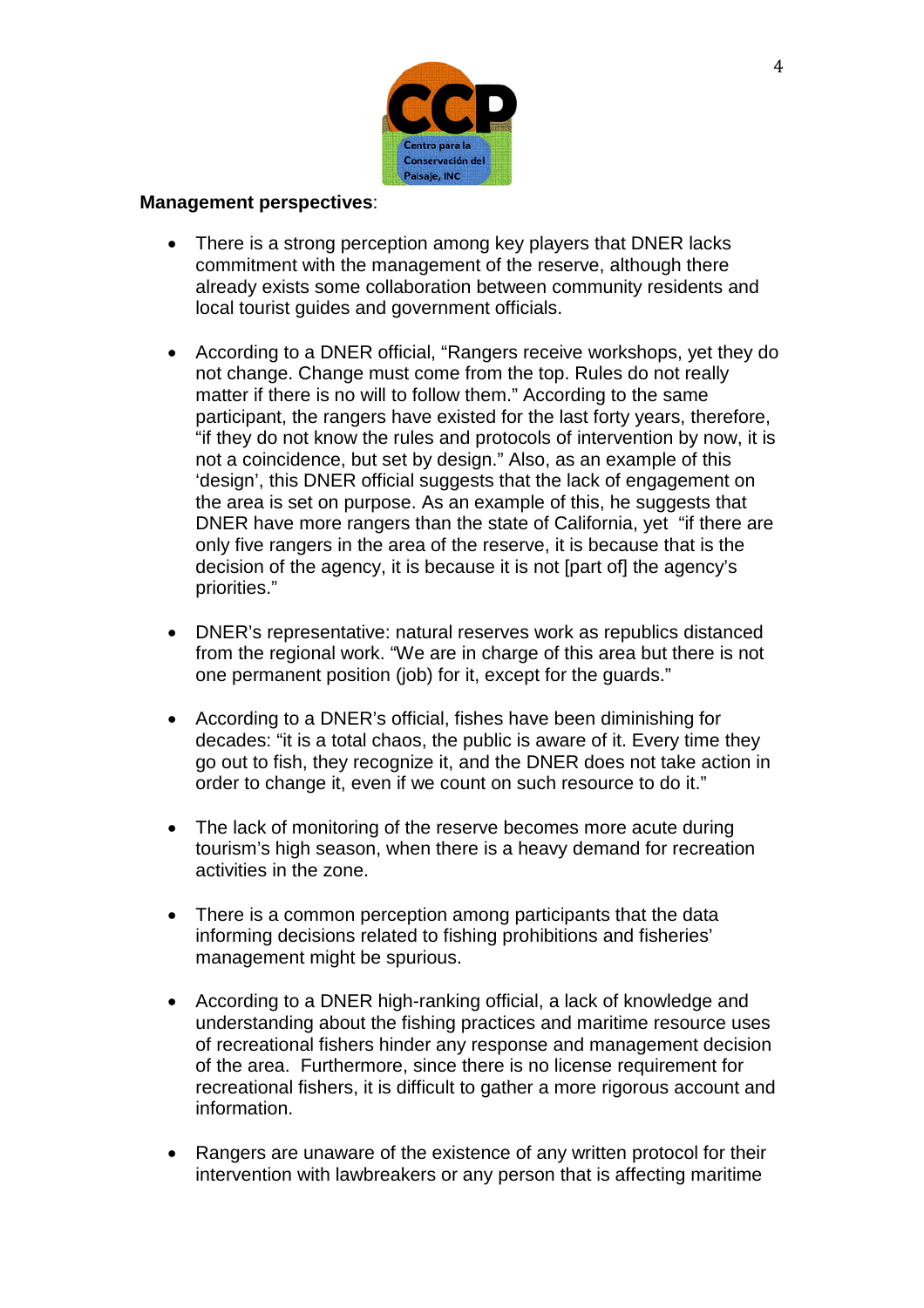

resources with his/her activity. Rangers complain that during the last years there has been a significant decrease of personnel. These changes are related to the law that declared a state of fiscal emergency and created an "integral plan" to stabilize the economy (Ley #7 del 2009). The plan included firing thousands of government employees. They argue that this affected most services in government agencies, including the monitoring of natural reserve covered by DNER.

• Rangers concentrate more on safety issues than on ecological infringement. The lack of a general and basic knowledge and understanding of the eco-system, ecological impacts of different practices, and local, regional, and world ecological contexts (Global Warming and its effects) contribute to this lack of emphasis.

## **Participatory issues**:

- Representatives of the diving industry complain about their lack of participation in discussions and decisions related to the area. They have previously solicited participation with DNER personnel but do not receive an answer.
- More meetings should elicit the participation from other members of the different sectors (fishers, teachers, etc.), not just representatives from each group.
- More community engagement is needed for a viable management plan.
- Fishers feel that their vast knowledge is not taken into consideration. Restrictions without explanations come from the top without consulting with them. Having an array of maritime resources and sea knowledge that could clarify and illuminate many DNER's decisions, local fishers are not acknowledged by the agency. Preferring the perspectives of biologists and other experts, DNER do not collect the fisher's perceptions of the eco-system, thus further alienating them from future collaborations related to the management and analysis of the ecosystem.

### **Governance:**

• There is a communication gap between scientists, policy makers and fishers. Research does not reach or go to the commercial fishing communities. There are important gaps in the information used for decision-making about fishing practices.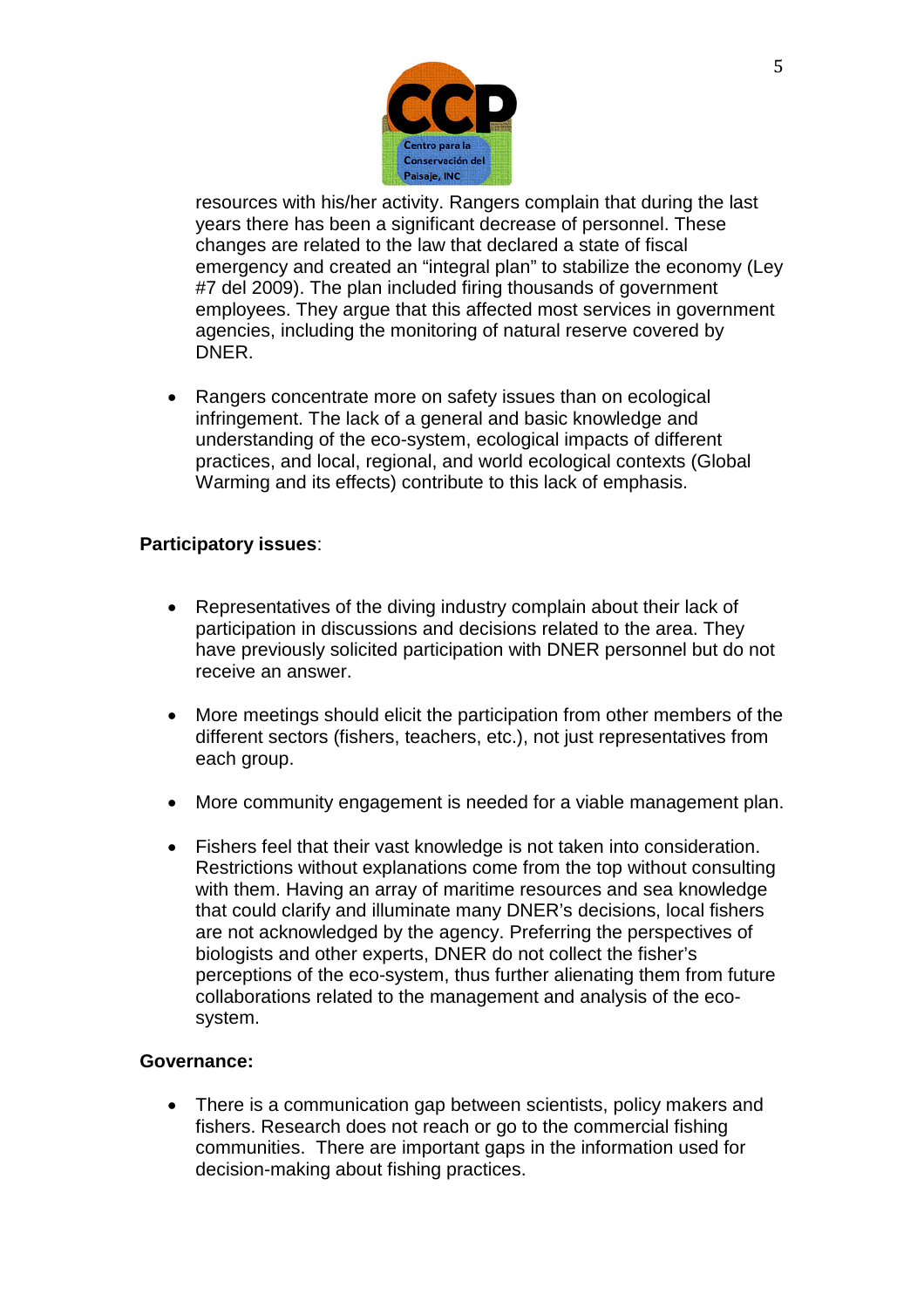

- DNER divides the Puerto Rican archipelago into several regions. The Northeast Corridor is located within the Humacao region. The Humacao region is the biggest region of the whole territory, and the one with the least amount of guards and supervision personnel. The designation of a management official is crucial.
- The complexity of the legal regime in the zone could be highly constraining for local commercial fishers. It seems that fishers live in a labyrinth of surveillance and regulations designed and enforced by different agencies like DNER, FURA, Fish and Wild Life Services, Coast Guard, NOAA. As one participant argued: "Sometimes in a single trip they [commercial fishers] are detained four different times. What can s/he fish during that day? He already lost the day, lost the gasoline, lost everything and could not fish. And who returns him the time and money inverted [during that day]?..." Living through one of the worst economic crisis in Puerto Rico's history, this situation becomes even more worrisome.
- There is a bureaucratic conundrum in the way DNER's deals with commercial fishing's license. The lack of communication between the agency and fishers, the constant charging for repeated procedures, makes it very difficult for artisanal-commercial fishers to legalize their way of life, since it is both time consuming and expensive.

### **Suggestions for the future management of the zone**:

- There is concern about drug-related illegal activities in the territory of the reserve. What procedures should be taken into consideration if a person identifies drug trafficking activity?
- According to most participants, fishermen should get permission to be able to serve as tourist guides and drivers to Icacos (island/cay). They should receive a concession for this type of work.
- Journalist: "To develop a degree of sensibility in a person without sensibility. That is management. What is needed is not a biologist, but an environmental educator."
- There is a real need to develop educational mechanisms that maintain a constant relationship of orientation and conversation with commercial fishers. DNER's must explain the ecological reasons behind their regulations and decisions, since they directly affect the lives of commercial fishers. Law enforcers must have a deeper and more acute knowledge and understanding of maritime species (coral reefs, fishes,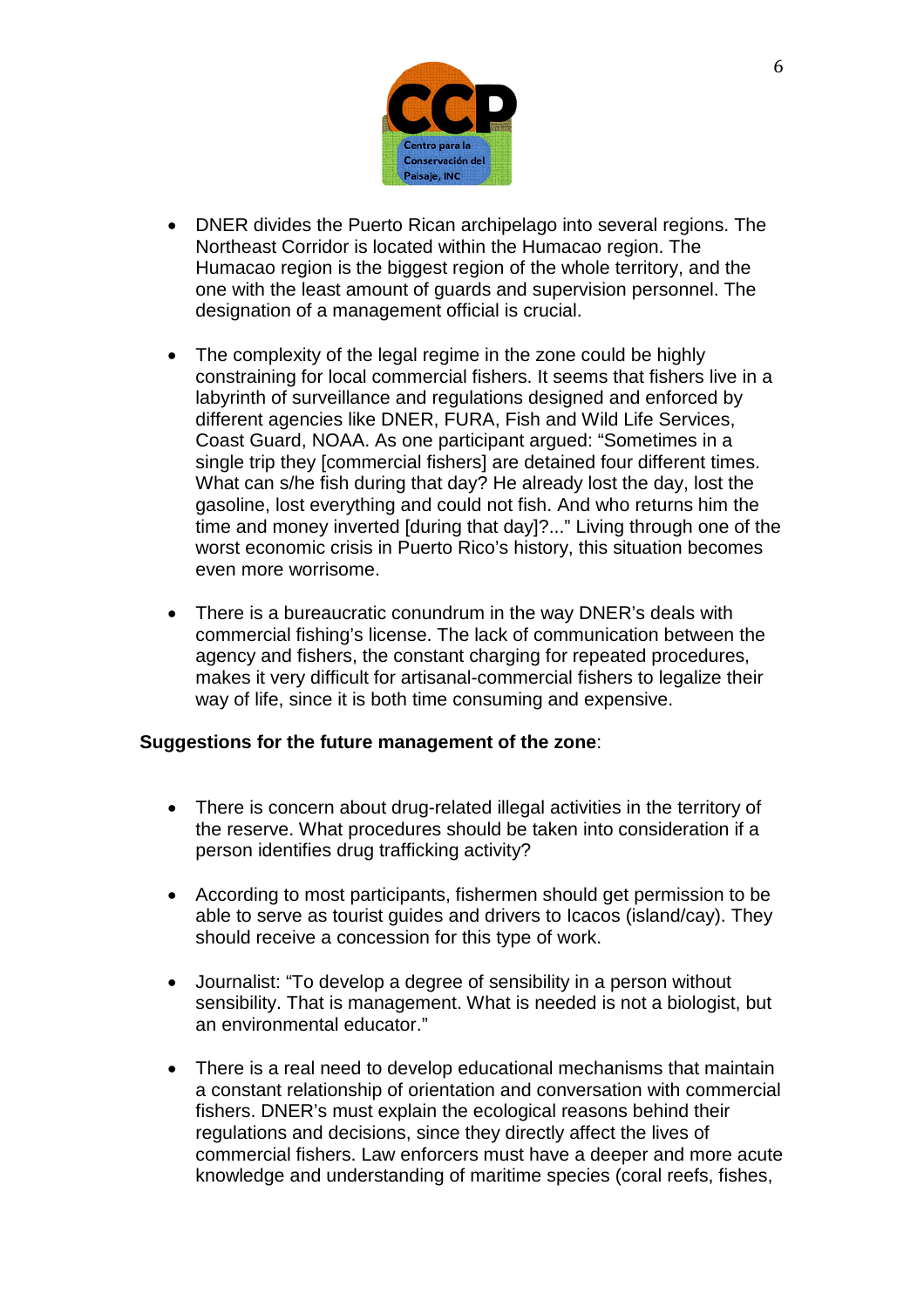

turtles, among other) -their diversity and characteristics, their life and growth stages and cycles, their reproduction patterns, among others crucial dynamics necessary for a well informed, rigorous, and balanced monitoring of the zone. Both DNER's officials and rangers agree on the need for further and systematic education through workshops, lectures and other activities. Lack of understanding about the reasons behind a regulation related to different species, makes its implementation a harder process. When rangers know why they are regulating a specific fishing or anchoring practice, for example, they feel more confident and empowered. Furthermore, their intervention can turn into a pedagogical opportunity with the maritime resources users.

# Canal de Luis Peña Natural Reserve

### **Resource-use conflicts**:

- There is a general consensus of illegal fishing in the area. Furthermore, some participants allege that there are rangers that engage in illegal fishing inside the reserve.
- According to some participants there are divers that injure the reef with their activities. However, there is not enough data to support these allegations.
- According to some participants, tourist operators (legal and illegal) visiting the area, on occasions, take the sea turtles with their hands and take photos with them.
- The high number of kayaks in Tamarindo beach sometimes covers most of the shore. This is perceived as suggesting that there are too many tourist concessionaires for the area's capacity.
- In "Tortuga" (name of a beach in Culebrita): Some tourist concessionaires are renting kayaks and bringing more people than it is adequate because of security measures and responsible uses of the area's resources.
- In Culebra: there is conflict between two different fisher's associations around the control of the local fishery.

#### **Management perspectives**:

• According to one NGO in Culebra, some fishers engage in illegal fishing and sell their catch directly to the restaurants. Arguably, "they are wiping" the lobsters out. Also, according to this NGO representative, the issue of "transparency" is crucial in the enforcement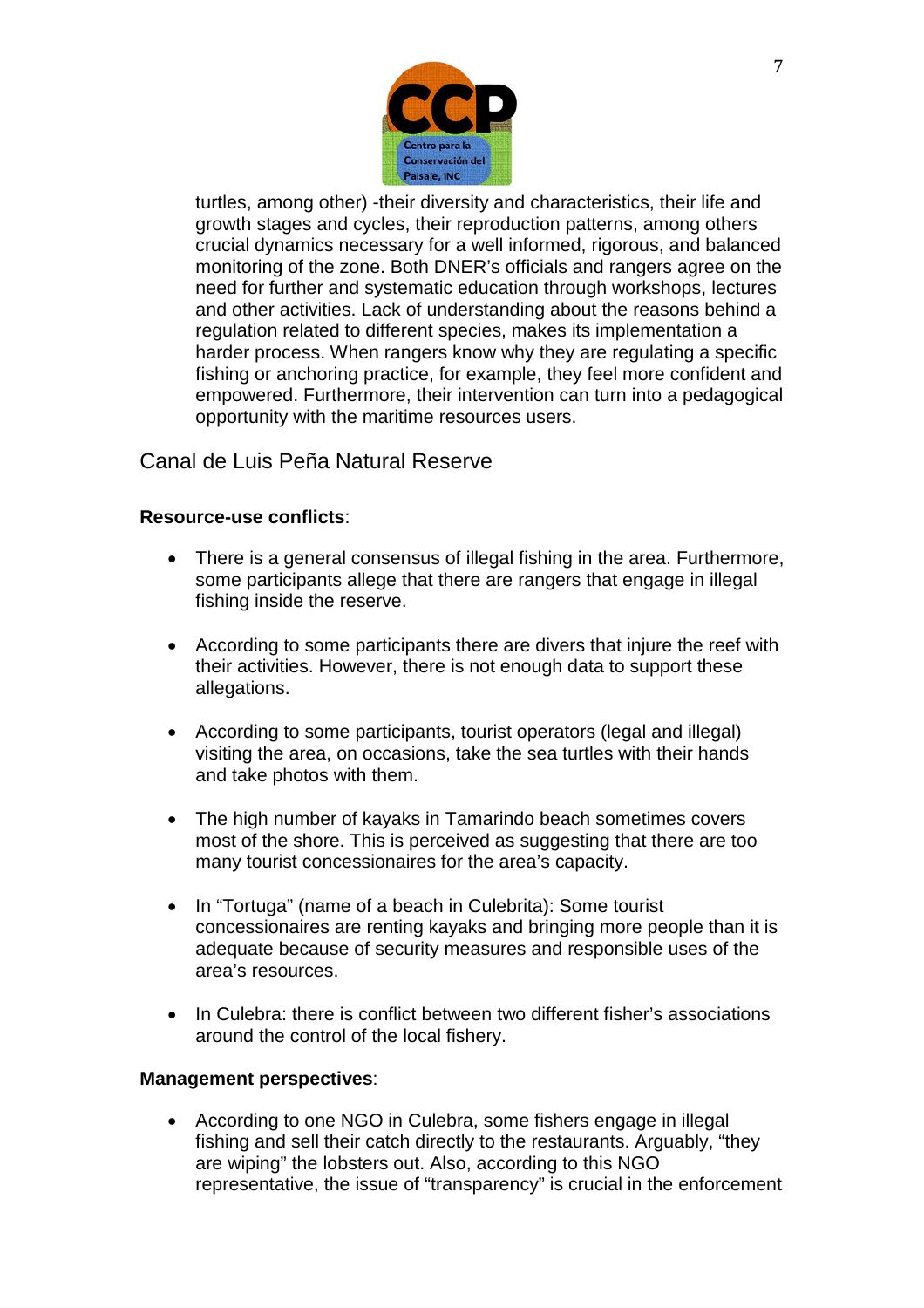

process. In other words, enforcement must be objective, strict, and with clear descriptions of the regulations and penalties.

- However, there is a strong perception that those in charge of the reserve on the ground do not know the rules.
- Culebra is a very close community. The fact that rangers are from Culebra makes the regulation's enforcement a difficult process.
- Rangers and biologists and other DNER do not meet among themselves.
- DNER ranger: on occasions permits are given without previous consultation with the guards. These permits tend to be too general in terms of time and location, giving such broad margin of interpretation that makes it barely possible to implement in favor of the natural resource.
- DNER ranger: with a very limited numbers of guards to patrol the zone, the supervision of the reserve in the Culebra region is very poor.
- According to a ranger official, there are 32 (including lieutenants sergeants, and officials) rangers responsible for the eastern region of Puerto Rico, covering more than a thousand miles, which include the islands-municipalities of Vieques and Culebra. Vigilance officials perceive that this is a small number for such a great distance. As part of their daily tasks, rangers must cover the coastal and maritime zones of the whole eastern region of Puerto Rico (northeastern, eastern and southeastern), which covers the territory of fifteen municipalities. Furthermore, they must also make sure that rivers are not being polluted and trees cut without the required permits. They must also monitor the hunting grounds. Therefore, there is a consensus among rangers that the lack of personnel is one of the main obstacles for implementing the laws and regulations covering CEN Marino.
- Also, the lack of equipment is a great obstacle for the vigilance of the area. Having only two functioning boats to cover the whole region, the enforcement of regulations in the reserves becomes highly problematic. In other words, DNER's rangers cannot monitor the reserves on a daily basis.

### **Participatory issues**:

• Teachers - Meetings should also promote the development of solutions, and not just the enunciation of problems and concerns.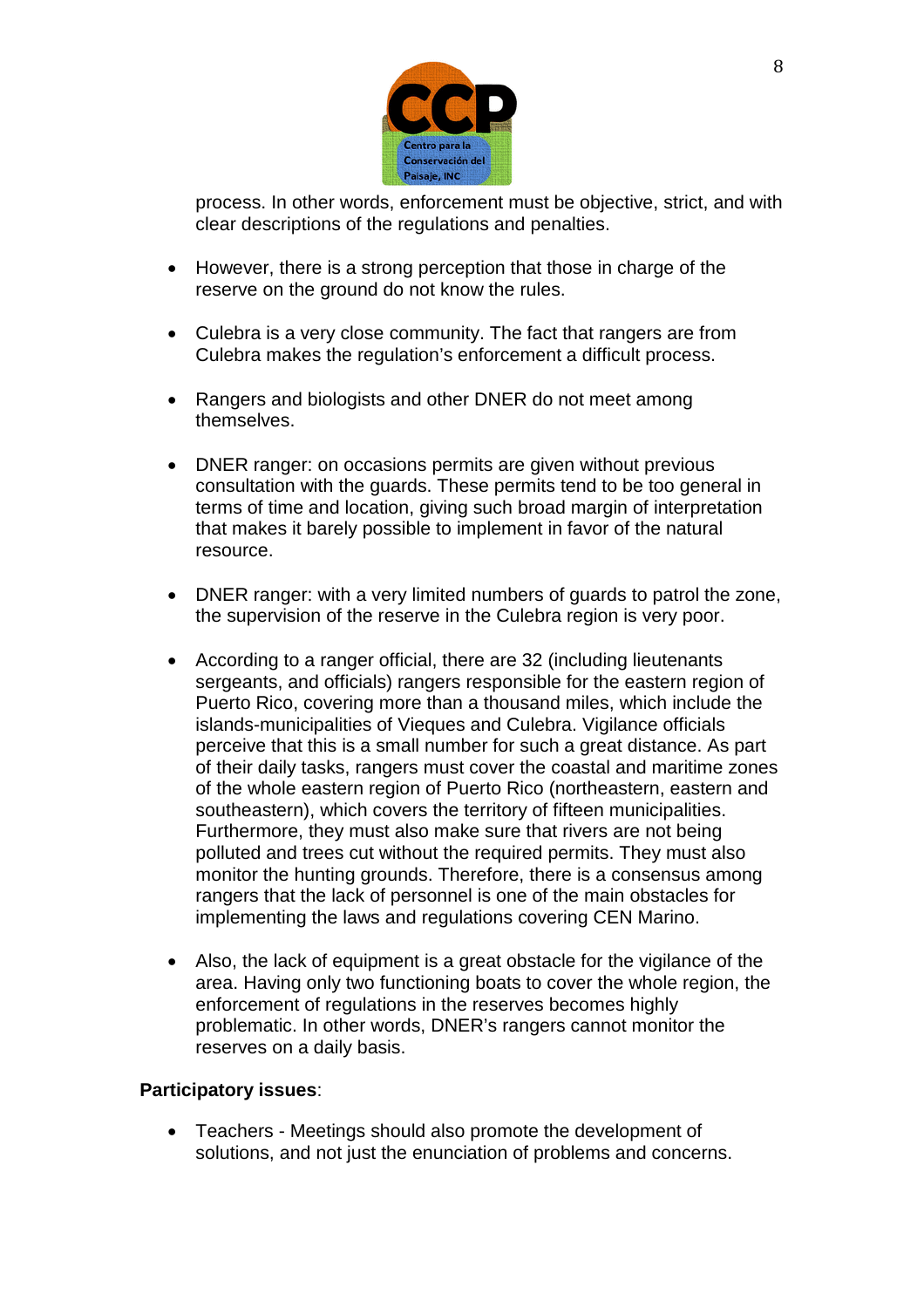

Otherwise, the meetings could turn into a "complain festival", with no engagement from local actors in the resolution process.

- There is a common perception that city hall, in Culebra, does not participate in much of the activities related with the management of the reserve.
- Many community stakeholders resent the lack of participation of DNER' representatives in public hearings.
- There is a common agreement among stakeholders about the lack of local fishers' participation in the decisions that pertain to the fisheries and the management of the reserve. Local fishers' engagement in the different processes related to the management of natural resources in CEN Marino is crucial and needs to be established.
- However, there are occasions when different stakeholders collaborate in the protection of the reserve. For example, there are concessionaries that notify rangers about illegal activities that they notice during their visits. This type of relations must be documented and analyzed since they could shed light to the formation of broader formal, and informal, on the ground collaboration in the management of the reserves.

#### **Governance:**

• Many are under the impression that Fish and Wildlife is the one in charge of the reserve. They receive concerns from community members. This suggests confusion around the structure of governance in the reserve.

#### **Suggestions for the future management of the zone**:

- NGO The limits of the reserves should be clear for everyone: "you can't enforce it if you don't know the boundaries."
- DNER official patrol: there is need for clarity and comprehensiveness in terms of the management plan and the laws to be implemented. Rangers are unable to guarantee full protection when the laws are not clear and comprehensive.
- Rangers perceive that there is a lack of necessary resources like a boat - for a responsible and satisfactory management of the reserve.